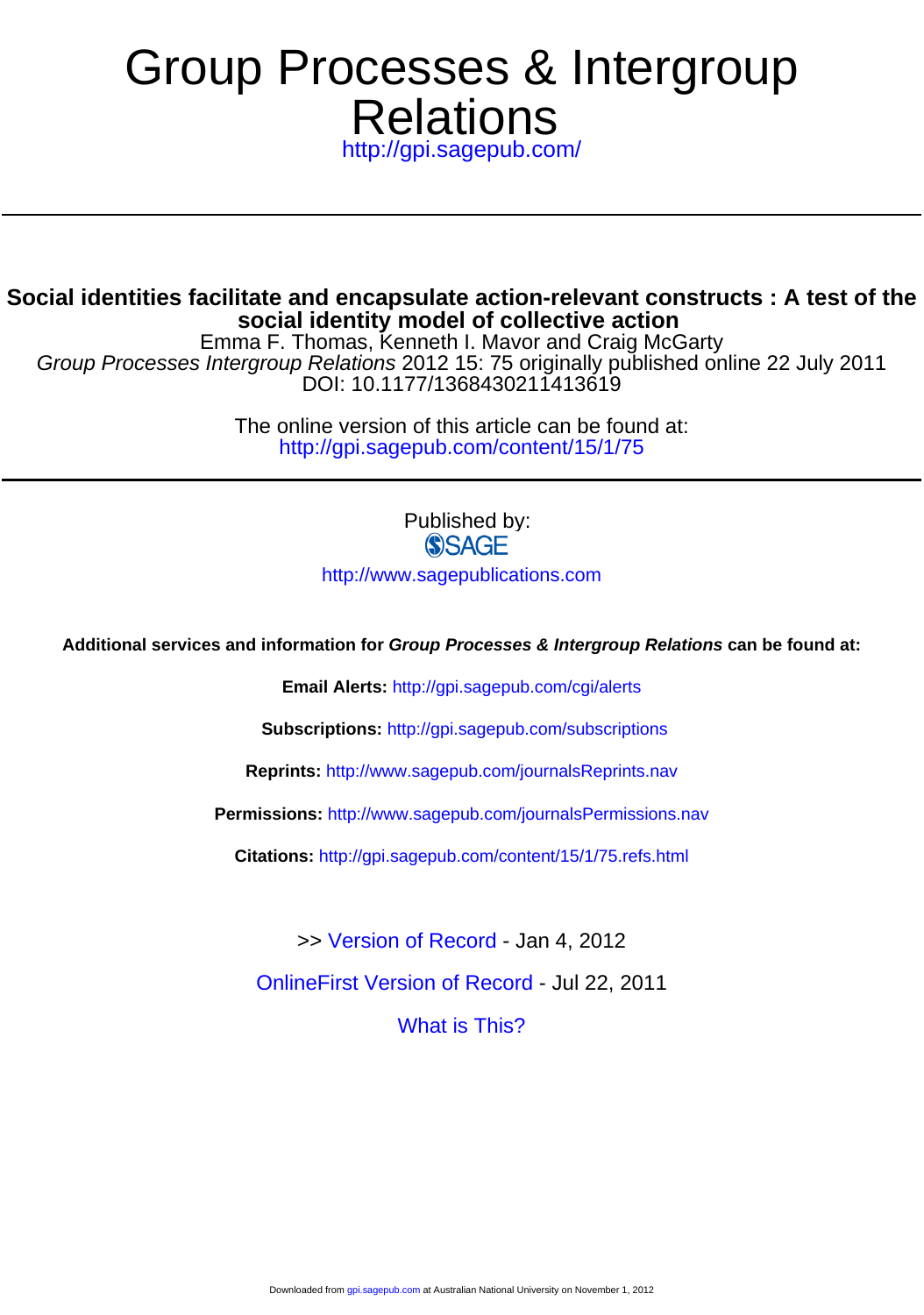**G P**  *Group Processes & Intergroup Relations*

**I R**

# **Social identities facilitate and encapsulate action-relevant constructs: A test of the social identity model of collective action**

*Group Processes & Intergroup Relations* 15(1) 75–88 © The Author(s) 2011 Reprints and permission: sagepub. co.uk/journalsPermissions.nav DOI: 10.1177/1368430211413619 gpir.sagepub.com



# Emma F. Thomas,<sup>1,2</sup> Kenneth I. Mavor<sup>2</sup> and Craig McGarty<sup>1</sup>

#### **Abstract**

Three studies explore the recently elaborated *social identity model of collective action* (SIMCA) and an alternative, the *encapsulated model of social identity in collective action* (EMSICA). These models both afford a central role to the function of social identities in promoting collective action, through affective reactions to injustice and group efficacy, but in different ways. Combined analyses of three samples (*N* = 305) using multigroup structural equation modelling showed that both SIMCA and EMSICA fit the data well but that the path from group efficacy to action was of small size. Results showed that social identity processes can both facilitate and encapsulate other action-relevant constructs, and highlight the importance of considering multiple causal pathways to action.

#### **Keywords**

social identity, group processes, collective action, group emotion, group efficacy

Paper received 11 March 2011; revised version accepted 20 May 2011.

Social psychology has much to say about conditions under which people will take action to overcome their own, or another group's, disadvantage. Starting with Le Bon's (1895/1947) analysis of crowd behavior, social psychologists have explored the psychological motivators and processes underpinning collective action for over a century (for reviews see Haslam, 2001; Klandermans, 1997). This paper focuses on two recent developments in that tradition that emphasize a central role of social identity. Specifically, van Zomeren, Postmes, and Spears (2008) have recently conducted an integrative meta-analysis of collective action research, yielding what van Zomeren et al. (2008) call the *social identity model*  *of collective action* (SIMCA). Thomas, McGarty, and Mavor (2009a) proposed an alternative complementary role for social identity in the *encapsulation model of social identity in collective action* (EMSICA).

This paper provides direct empirical tests of SIMCA and EMSICA with some new twists. Both models afford a central role to the function of social identities in promoting collective action.

<sup>2</sup>The Australian National University

#### **Corresponding author:**

Emma F. Thomas, School of Psychology, Murdoch University, Perth, WA, 6150, Australia. Email: emma.thomas@murdoch.edu.au

<sup>&</sup>lt;sup>1</sup>Murdoch University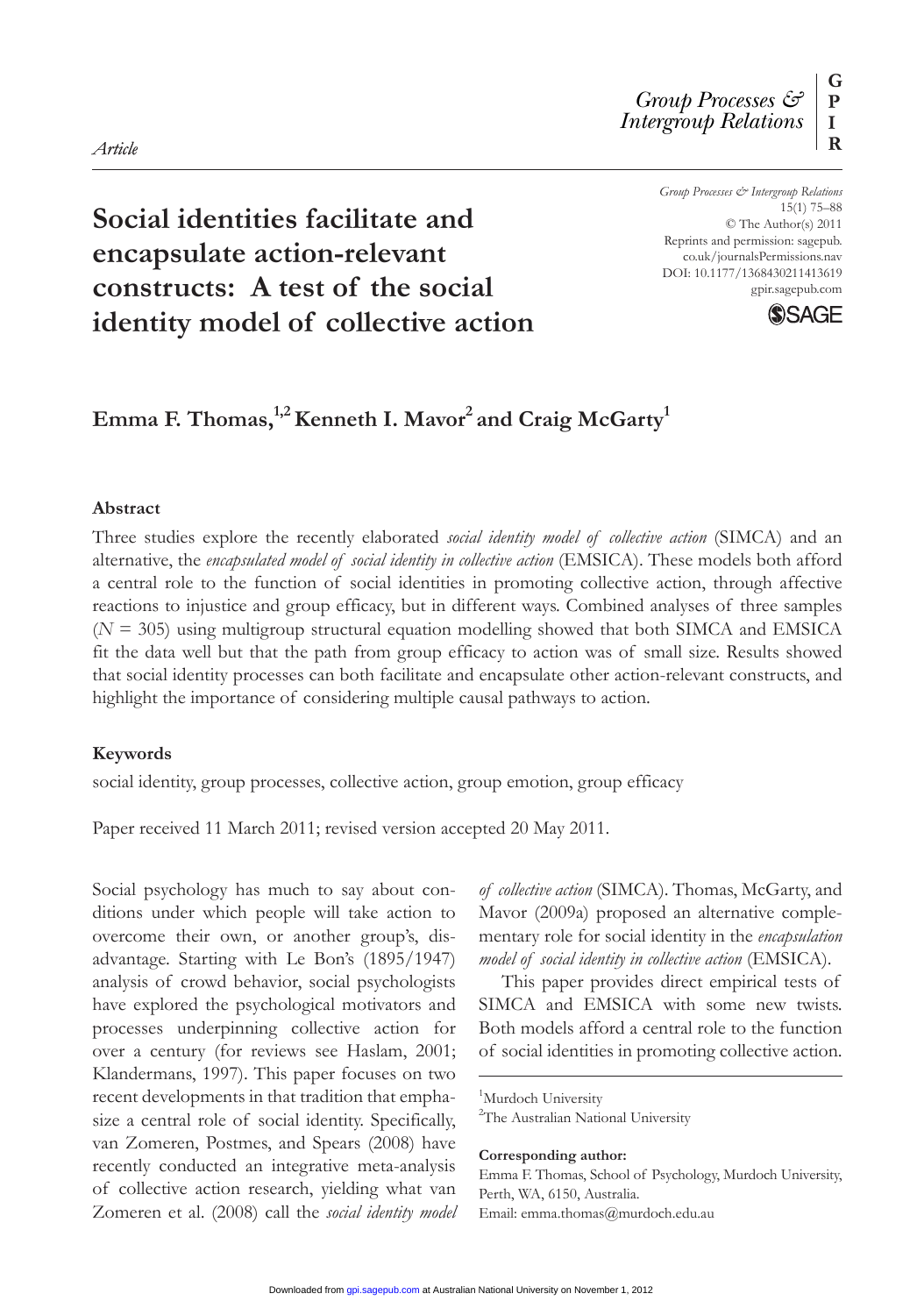

Figure 1. The social identity model of collective action (van Zomeren, Postmes & Spears, 2008). Copyright © 2008 by the American Psychological Association. Reproduced with permission. The official citation that should be used in referencing this material is van Zomeren, Postmes and Spears (2008). The use of APA information does not imply endorsement by APA.

Thus, we sought to test the model with an identity that has been shown to be an excellent predictor of political and social action: *opinion-based group identities* (Bliuc, McGarty, Reynolds, & Muntele, 2007). Our focus was on exploring the role that social identity processes play in facilitating, and/or encapsulating, other action-relevant reactions (perceptions of injustice and group efficacy beliefs).

# **The social identity model of collective action**

SIMCA sought to integrate what van Zomeren et al. (2008) identified as three broad approaches to the sociopsychological underpinnings and motivators of collective action. These are: the group efficacy approach; the injustice approach; and the identity-based approach (see van Zomeren et al., 2008, for a review of these three approaches). SIMCA suggests that each of the efficacy, injustice, and identity explanations contribute uniquely to the prediction of the collective action. Thus, people will take action when they experience strong affective reactions to injustice, believe that their groups' actions can be effective (group efficacy; Bandura, 1997, 2000) and belong to social groups that can mobilize action. SIMCA is depicted in Figure 1.

SIMCA also attempts to account for interconnections between the three approaches, and specifically addresses questions of causality in these relationships. In particular, SIMCA recognizes the pivotal importance of social identity processes in the appraisal of group-based injustice, emotion, and efficacy beliefs. In doing so it makes the novel proposition that identity will be both a direct predictor of social action, and an indirect predictor, working through the injustice and efficacy pathways. Thus, in addition to being a unique predictor, identity is understood to be the conceptual and psychological *bridge* (van Zomeren et al., 2008, p. 511) between efficacy and injustice reactions to disadvantage, such that the social identity facilitates, or gives rise to, the subjective experiences of group-based injustice and efficacy. These authors argue that the model is a comprehensive and parsimonious account of collective action (see also van Zomeren, Spears, Fischer, & Leach, 2004).

In drawing these conclusions these authors nevertheless recognize that there are also other plausible causal orderings between these variables, stating that: "it is quite likely that evidence can also be obtained for the reverse relationships, for example, with collective feelings of injustice increasing levels of identification" (van Zomeren et al., 2008, p. 525). Recently, Thomas, McGarty, and Mavor (2009a) considered these other causal orderings and put forward an alternative model that also affords a central role to social identity processes.

# **The encapsulation model of social identity in collective action**

As can be seen from Figure 2, EMSICA suggests that social identification can mediate the effects of injustice and efficacy on commitment to action (Thomas, McGarty, & Mavor, 2009a). To clarify the distinct contribution of EMSICA, consider a situation in which an individual's attention is caught by an instance of social injustice. That individual may experience strong affective reactions to the injustice (such as anger or outrage), and simultaneously believe that collective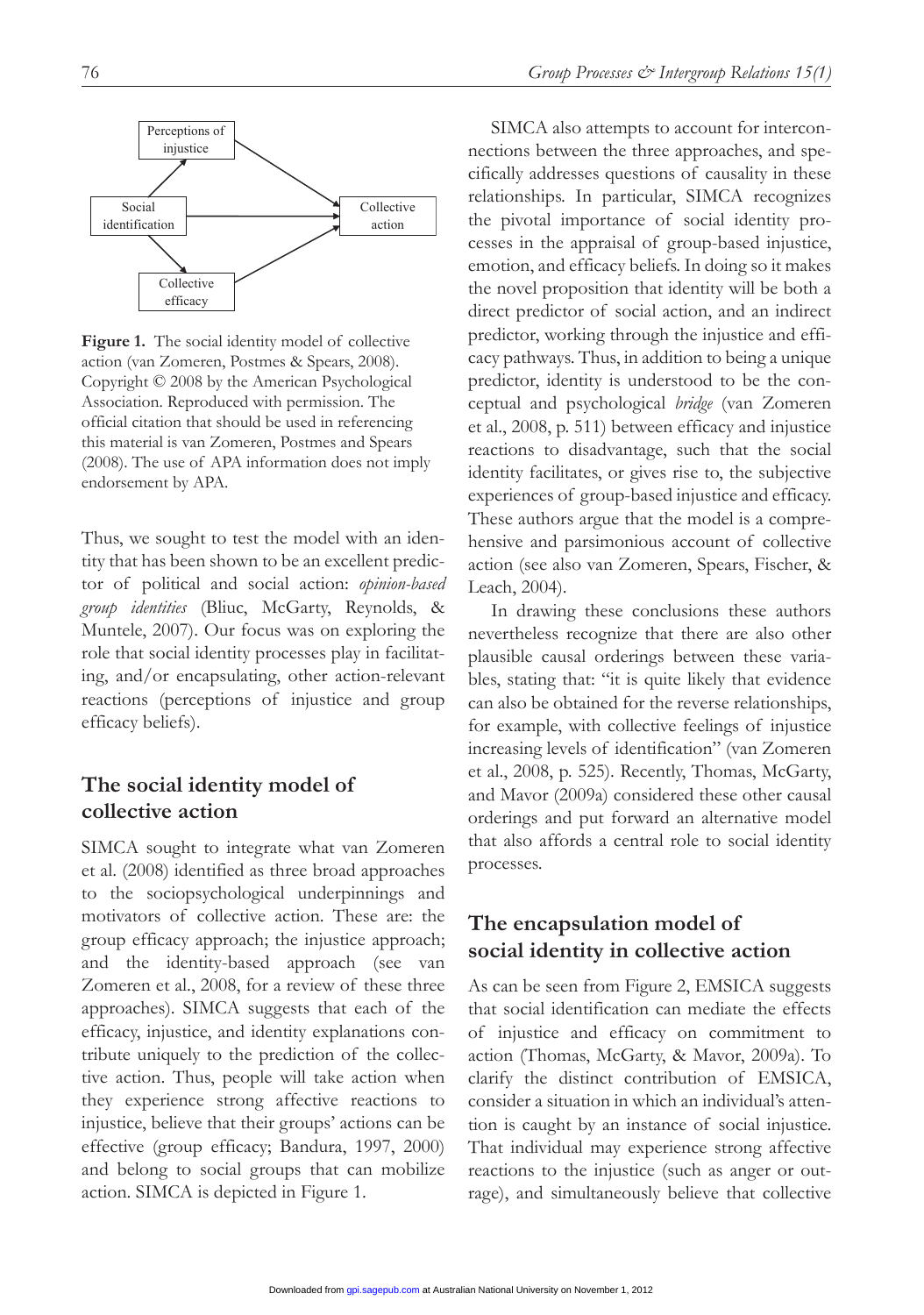

Figure 2. The encapsulation model of social identity in collective action (Thomas, McGarty & Mavor, 2009a).

efforts amongst like-minded people can be successful in overcoming the injustice (see, e.g., Doosje, Spears, & Ellemers, 2002, who showed that an individual's belief in social change precipitates social identification). Such reactions could plausibly *precede and precipitate group formation* and social identity is thus formed on the basis of these shared reactions (as in Figure 2; see also Thomas, McGarty, & Mavor, 2009b).

The theoretical rationale for EMSICA is more fully described elsewhere (see Thomas et al., 2009a) but it is worth briefly considering recent empirical developments in the collective action literature which provide support for these propositions. With regard to the emotion pathway, Stürmer and Simon (2009) developed arguments regarding the role of group-based anger in transforming identity. Consistent with EMSICA, these authors argued that anger causally precedes social identification (in this case with a social movement) and plays an important role in politicizing the identity towards social action (see also Kessler & Hollbach, 2005; Livingstone, Spears, Manstead, Bruder, & Shepherd, in press). Similarly, Thomas and McGarty (2009) experimentally manipulated injunctive norms for outrage (by suggesting that outrage was a desirable reaction to the circumstances facing the group) *prior to* having participants engage in an identity formation exercise (the opinion-based group interaction method) and showed that the provision of this emotion norm bolstered subsequent identification with the group. These authors argued that the provision of the outrage norm acted to qualitatively shape the emerging group identity.

Evidence is also emerging of the causal relationship anticipated by EMSICA for the efficacy pathway. Van Zomeren, Postmes, and Spears (2010) argued, and experimentally demonstrated, that group efficacy causally precedes social identification because group efficacy puts individuals' identity into action and concluded that "correlation between group efficacy and group identification may be better explained by the former causing the latter, rather than vice versa" (p. 1058). In line with this view then, EMSICA proposes that emotions and efficacy can themselves initiate a shared emergent understanding of "who we are" as group members, where the resultant group membership is premised in a shared understanding of emotional reactions about the inequality and belief that it can be overcome through collective efforts (see Thomas et al., 2009a, for further discussion of these points).

Thus both SIMCA and EMSICA models afford a central role to social identity processes, but in different ways. In SIMCA, the perceptions of injustice and group efficacy stem from a salient social identity; while in EMSICA, perceptions of injustice and group efficacy provide the basis for the emergence of social identity and become captured in the social identity. One way of understanding these different models and the role of social identity processes is to ask whether the group membership *facilitates*, or gives rise to, the experience of injustice and efficacy (as per SIMCA); or whether the group membership *encapsulates* it, in the sense that those experiences of injustice and efficacy come to inform who "we" are (as per EMSICA). Further, the encapsulation model suggests that, to the extent that group membership is preceded by these reactions, the emergent group identity can come to *capture* (and mediate) those two reactions, rendering the direct paths less important in the model (and this is why they are represented as dotted lines in Figure 2).

How are we to resolve the ostensibly competing predictions of the two models? In this paper we take the position that *both* models may meaningfully capture aspects of the dynamic nature of social identity in collective action. Indeed, recent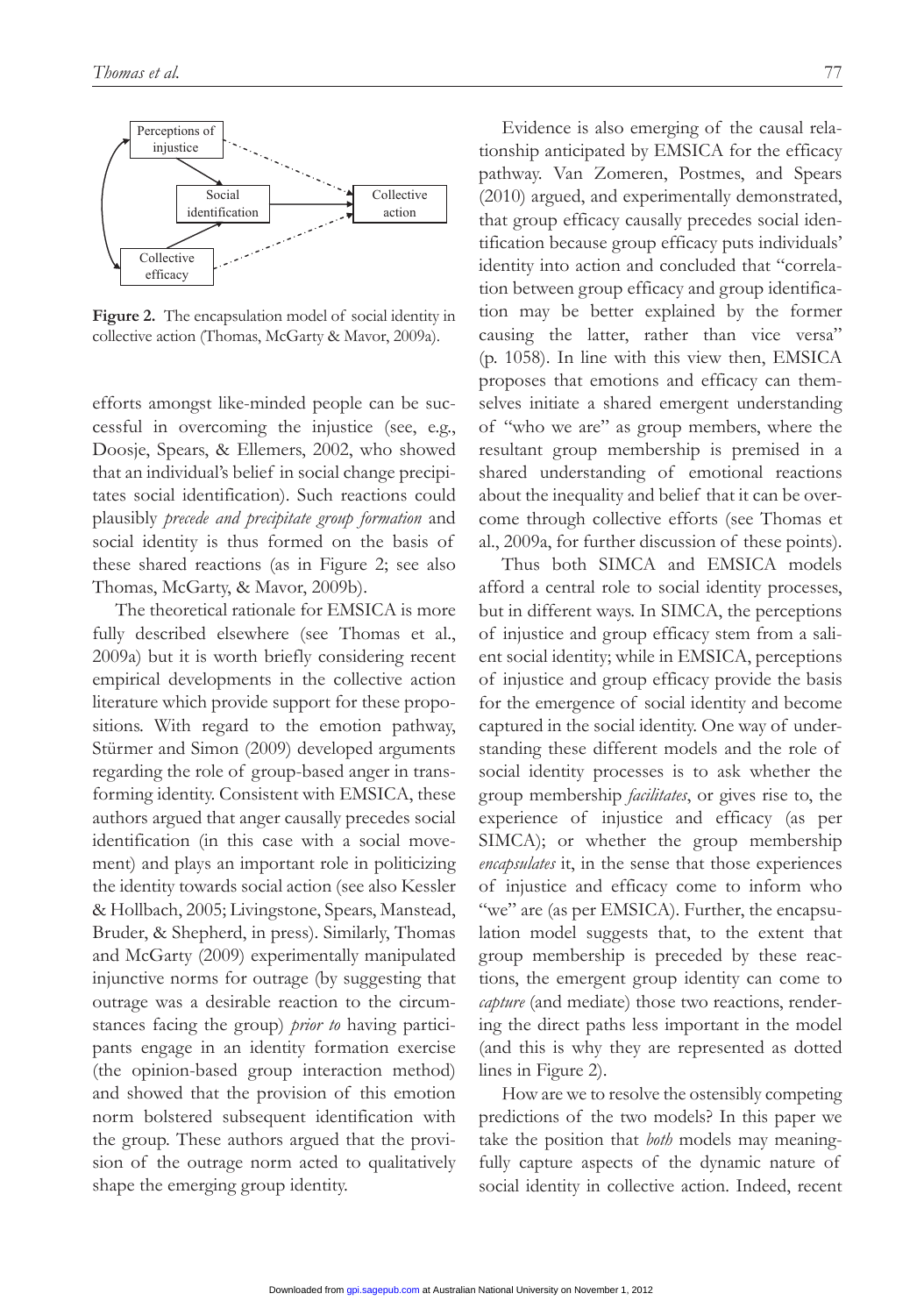developments in the social identity formation literature suggest that to privilege one causal ordering over the other would be erroneous. Swaab, Postmes, van Beest, and Spears (2007) explored the causal ordering of shared cognition (shared knowledge structures amongst people) and shared social identity. These authors found that a shared social identity led to the development of shared cognition (through group interaction; Study 2), but that shared cognition similarly led to the formation of social identity (Study 3). Swaab et al. concluded that "the induction of one may contribute to the development of the other" (p. 196) and that *social identity can be both a product of, and precursor to, shared knowledge structures amongst people*. Similarly here, we argue that social identities can be a precursor to (SIMCA), and a product of (EMSICA), reactions to injustice and group efficacy in the development and maintenance of commitment to collective action.

## **The current empirical test**

The current paper explores the predictive power of both the SIMCA and EMSICA models in a single measurement moment. Consistent with van Zomeren et al.'s (2008) broad focus on collective action across a variety of social contexts (including peace activism, organizational conflict and industrial action, affirmative action amongst women, and the German gay movement, to name a few) and increasingly broad conceptualizations of collective action (Wright, 2009), we explore collective action in support of people in developing nations, and antipoverty action more generally. The burgeoning antipoverty movement (e.g., Make Poverty History) has attracted relatively little attention from social psychology, and is a novel domain for exploring collective-action intentions.

The current test also explores the role of opinion-based group identities in SIMCA and EMSICA. Opinion-based groups (Bliuc et al., 2007) are psychologically meaningful groups in the sense suggested by self-categorization theory (Turner et al., 1987) and they represent a special case only in that they are groups defined by a shared opinion. The opinion-based group concept is premised on the idea that people can use *opinions* (for example, about social justice issues such as prolife, prochoice) as the basis of psychological self-definition, just as they could with any other psychologically meaningful group or social category (see McGarty, Bliuc, Thomas, & Bongiorno, 2009). Drawing on these ideas, we would expect a group based around the shared antipoverty opinion to be readily associated with positive actions and facilitative group emotions in the international development context (Thomas & McGarty, 2009).

Van Zomeren et al. (2008) did not include opinion-based groups in their meta-analysis because at the time there was insufficient data on these groups. Given that recent evidence suggests that opinion-based groups also strongly predict collective action (Bliuc et al., 2007; O'Brien & McGarty, 2009), action-relevant constructs such as emotions (Musgrove & McGarty, 2008; see also Mackie, Devos, & Smith, 2000) and are wellequipped to capture identity formation and transformation (McGarty et al., 2009), we were keen to investigate whether SIMCA could be applied to these social identities. Our empirical test thus sought to explore SIMCA and EMSICA's propositions about the role of identity in the context of this identity alternative. Our application of this type of identity (opinion-based groups) and in this context (antipoverty groups) thus presents a secondary point of novelty in the current research.

Finally, our test of SIMCA and EMSICA explores the emotional reaction of group-based moral outrage in predicting collective action. Van Zomeren et al. (2008) included both cognitive and affective reactions (dissatisfaction, resentment, or anger) to injustice in their development of SIMCA, and found that emotional reactions to injustice appear to be better predictors of action than cognitive reactions (see also Guimond & Dube-Simard, 1983). Given these consistent findings, our test of the model explores the emotional reaction of group-based moral outrage in predicting collective action.

Outrage, like anger, can be seen as an affective reaction to injustice. Outrage is conceptually similar to anger, but where the outrage is directed at a third party or system of inequality (Leach, Snider, & Iyer, 2002; Montada & Schneider, 1989;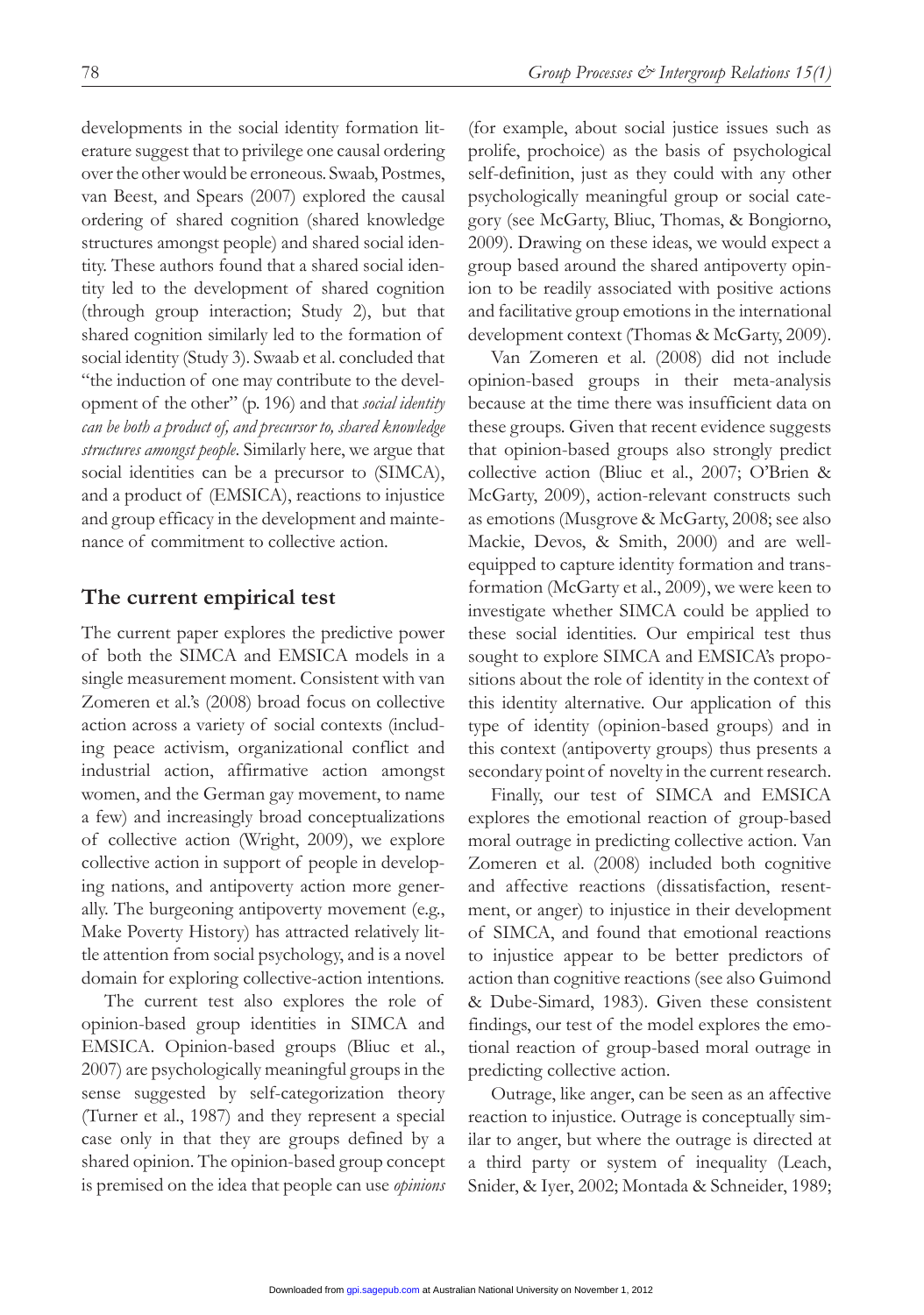see Thomas et al., 2009b, for further discussion of the distinction between moral outrage and anger). While earlier research focused on outrage as a motivating prosocial emotion (e.g., Montada & Schneider, 1989), more recent work on social identity and collective action has tended to explore anger (e.g., Mackie et al., 2000; van Zomeren et al., 2004; see van Zomeren et al., 2008, for a review). Given that other recent research has demonstrated that outrage can plausibly be linked to antipoverty action (Thomas & McGarty, 2009; see also Thomas, 2005), and that outrage is an underexplored emotion in the collective-action literature, we focused on this emotion in our test of the models. We note that this is a third point of novelty of the current research.

Overall the goals in this paper are twofold. Firstly, to explore the underlying pattern of interconnections between (opinion-based) identity, outrage, and efficacy as suggested by SIMCA, and the alternative, EMSICA, in the antipoverty context. The second broader goal is to contribute to social psychological understandings of social identity in models of collective action by placing an emphasis on the *dynamic nature* of causality in these relationships (Swaab et al., 2007; Thomas et al., 2009a). Consistent with the theoretical arguments of Thomas et al. and recent empirical developments (Stürmer & Simon, 2009; van Zomeren, Postmes, & Spears, 2010) we argue that modelling these two approaches allows us to capture a "snapshot" of what is a dynamic and iterative system of interrelations. A key contribution here is that the conceptual role of social identity processes can be understood as *facilitative* of other action-relevant constructs (as per SIMCA); and/ or *encapsulating* of those (as per EMSICA).

### **Method**

#### *Strategy and rationale*

Taking data from three different populations (general community, university, and psychology students), we conducted a combined analysis using multigroup structural equation modelling (SEM). Multigroup SEM is a useful multivariate technique

when the samples are from different populations and the researcher wishes to know whether an instrument, or model, is applicable across different samples (Yuan & Bentler, 2001). Although the three studies use slightly different subsets of measures of the key constructs, the scales were very similar and sampled from the same measurement approach to each construct. By combining the three samples we increase both the power to detect effects and the degrees of freedom, thus allowing for a test of a more complex model. Furthermore, multigroup SEM explicitly allows us to test whether the results from the SIMCA and EMSICA models were broadly consistent across the three samples, or whether the models vary across populations. In other words, it is not problematic for multigroup SEM that there may be systematic differences in the populations, as it provides an effective tool to explore these differences (should they exist). Overall then, utilizing multigroup SEM yields greater power, allows us to test a more complex model; and test for differences between the populations sampled.

#### *Participants*

There were 305 participants. Sample 1 comprised 100 people (46 female, 54 male), who were members of the public approached in an Australian city. They ranged in age from 18 to more than 66 years, with the median age category being 26 to 35. Sample 2 comprised 83 people (60 female, 23 male), who were third-year psychology students participating as part of routine laboratory work. They ranged in age from 18 to 45 years and the median age category was 18 to 25. Sample 3 comprised 122 people (57 female, 55 male, 10 did not indicate their gender), who were members of a university community. Participants ranged in age from 18 to 66 years but the majority (97) of respondents were aged between 18 and 25.

#### *Procedure*

The procedure was similar across the three different samples. In the community sample adult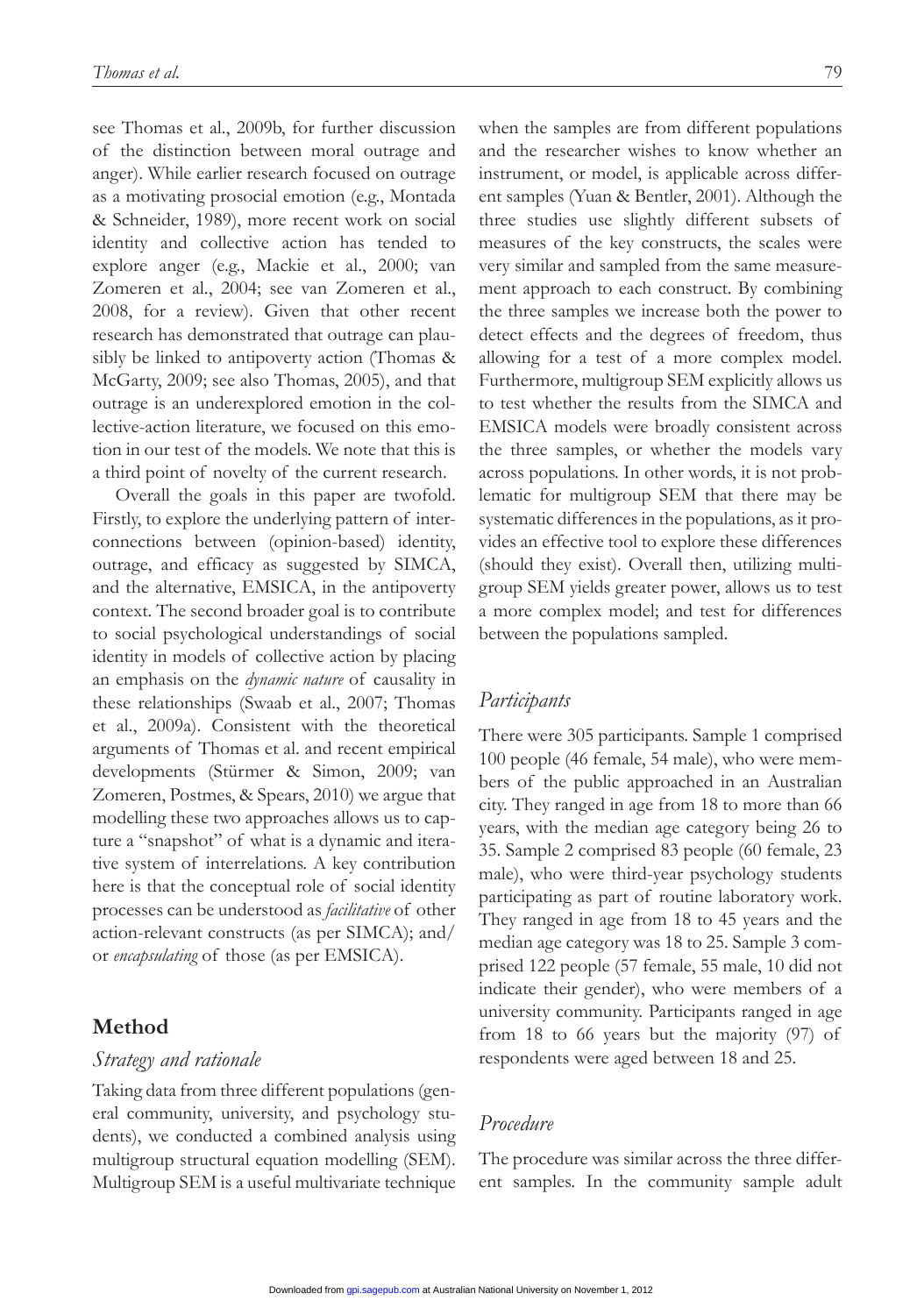|                              | Sample $11$                                                           | Sample $2^2$                                                                                     | Sample $3^2$                                                                                          |
|------------------------------|-----------------------------------------------------------------------|--------------------------------------------------------------------------------------------------|-------------------------------------------------------------------------------------------------------|
|                              | (general community)                                                   | (psychology students)                                                                            | (university community)                                                                                |
|                              | $N = 100$                                                             | $N = 83$                                                                                         | $N = 122$                                                                                             |
| Social identification        | 3 items (one from each)<br>Cameron, 2004, subscale)<br>$\alpha = .72$ | 8 items (2 from each<br>Cameron, 2004, subscale;<br>2 from Bliuc et al., 2007)<br>$\alpha = .79$ | 16 items (full scale.<br>12 from Cameron,<br>$2004$ ; 4 from Bliuc<br>et al., 2007)<br>$\alpha = .84$ |
| Moral outrage                | 1 item                                                                | 2 items (outrage, anger)<br>$\alpha = .92$                                                       | 4 items (outrage,<br>anger, irritated, livid)<br>$\alpha = .90$                                       |
| Group efficacy               | $3$ items $\alpha = .81$                                              | 2 items $\alpha = .87$                                                                           | $3$ items $\alpha = .73$                                                                              |
| Collective action intentions | 4 items $\alpha$ = .81                                                | 5 items $\alpha = .85$                                                                           | $8$ items $\alpha = .92$                                                                              |

**Table 1.** Number of items and reliability of scales across the three samples

*Note*: 1 Items measured on a 9-point Likert-type scale ranging from 1 ("Strongly disagree") to 9 ("Strongly agree"). 2 Items measured on an 11-point Likert-type scale ranging from 1 ("Strongly disagree") to 11 ("Strongly agree").

members of the general public were approached at various locations including bus stations, the central train station, and the airport; the psychology students completed the survey as part of a routine laboratory exercise; and the university community members were recruited at a table set up in the social/food hub of the university. Participants were asked if they would be willing to complete a short survey assessing attitudes towards support for people in developing nations. If they consented, participants were assured that the survey would be anonymous and were issued a questionnaire. Upon completion participants were debriefed by means of an information sheet detailing the general aims of the study. Approximately 80% of people approached in the community were willing to participate.

## *Questionnaire*

The questionnaire was entitled "Attitudes towards support for people in developing nations." In the studies reported here we use an opinion-based group relevant to support for international development by using a specific movement: the United Nations' Water for Life movement (http://www. un.org/waterforlifedecade/). The problem of waterborne disease in developing nations and the Water for Life campaign were briefly introduced

as "an international call for action and cooperation … and is committed to halving, by 2015, the number of people without access to safe drinking water," and participants were then asked to tick a box (Yes or No) in response to the question: "Do you support the aims of this movement?" This constituted a self-categorization induction into the opinion-based group. Mackie et al. (2000) found this was sufficient to elicit group-based emotions in their research with groups based on opinions about social issues.

Measures were then taken of social identification, moral outrage, group efficacy, collective action intention constructs (items measuring other emotions and distal predictors of collective action intentions are not described here).<sup>1</sup> Below we detail the general measurement strategy to each construct, while Table 1 more specifically details the number of items used to measure each of the key constructs in the three samples, as well as reliability of the scales. Each of the scales was internally consistent.

**Social identification** Identification with the pro-Water for Life group was measured using two validated scales of social identification. The first was Cameron's (2004) three-factor measure of social identification. Each sample answered items adapted from each of the subscales (see Table 1).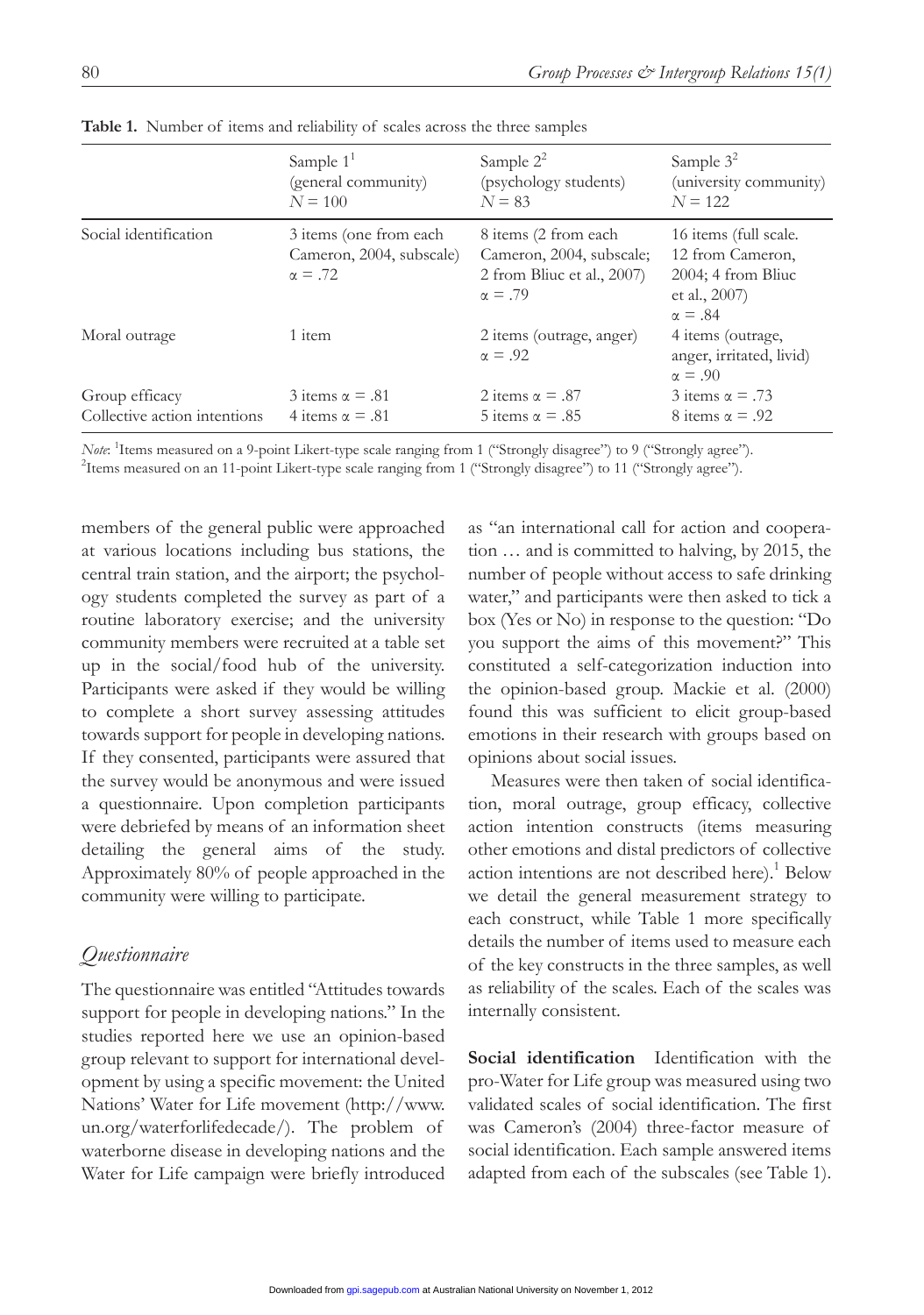Examples of these measures are: "Being a supporter of programs such as 'Water for Life' is an important reflection of who I am" (centrality); "I have a lot in common with other supporters of programs such as 'Water for Life'" (ingroup ties); "In general, I'm glad to be a supporter of programs such as 'Water for Life'" (ingroup affect). These were supplemented with a second scale, which was developed by Bliuc et al. (2007) specifically to measure identification with opinionbased groups. Bliuc et al. argued that these identity certainty items should capture the importance of the group membership to the overall self-construct, as well as reflecting the amount of time spent thinking about that group membership. Examples of this scale are: "I am confident that being a supporter of the 'Water for Life' movement really reflects my values and beliefs"; and "I define myself as someone who is in favour of the aims of the 'Water for Life' movement."

**Moral outrage** Adapted from Montada and Schneider (1989), this item read: "Considering the situation of those in developing nations, I feel outraged." Additional adjectives were included (angry, irritated, and livid; see Table 1) to improve reliability. Note that, although we differentiate between outrage and anger at a conceptual level (Thomas et al., 2009b), it is common for researchers in this area to use outrage adjectives to measure anger (e.g., Iyer, Schmader, & Lickel, 2007; Leach, Iyer, & Pedersen, 2006) and vice versa (Thomas & McGarty, 2009) because it is assumed that participants do not strongly differentiate between the two emotion terms (a similar argument can be made about shame and guilt).

**Group efficacy** Group efficacy was measured with items adapted from van Zomeren et al. (2004). An example is: "I feel that together the 'Water for Life' program will be able to improve the water situation in developing nations."

**Collective action intentions** Commitment to undertake action to reduce disadvantage was measured by a series of items designed to represent an escalating degree of commitment to the cause. Examples are: "I would sign a petition in favour of government support for the 'Water for Life' program"; "I intend to support the 'Water for Life' movement by attending a rally which calls for greater government support for the initiative." Other items were similar but regarded actions such as donating money or attending a Water for Life event.

# **Results**

# *Preliminary analyses*

Given that Sample 1 used items on a 9-point scale and the other samples used an 11-point scale, our first step was to transform the scales to a comparable 11-point scale. No other transformations were applied.

Means, standard deviations, and correlations between variables for each of the three samples can be found in Table 2. It can be seen that there were moderate and significant correlations between social identification, outrage, efficacy, and collective action intentions. Mean levels for the three samples were all moderate and around the scale midpoint.

#### *Testing SIMCA*

Multigroup structural equation modelling (SEM) was conducted using Amos 16.0 (Arbuckle, 2007) software. Multigroup SEM allows the user to constrain various paths in the model (that is, force them be constant across data sets), or to vary paths of the model (allow them to be different across all data sets, or across some data sets but not others). Table 3 shows the fit statistics for the models tested.

To judge model fit we report several widely accepted goodness-of-fit indices. The chi-square statistic is the most commonly reported. Good fit is indicated by a small, nonsignificant chi-square statistic, so if  $p \leq .001$  then the model shows poor fit by this criterion. A second set of commonly reported indices include Bentler's (1990) comparative fit index (CFI), a nonnormed index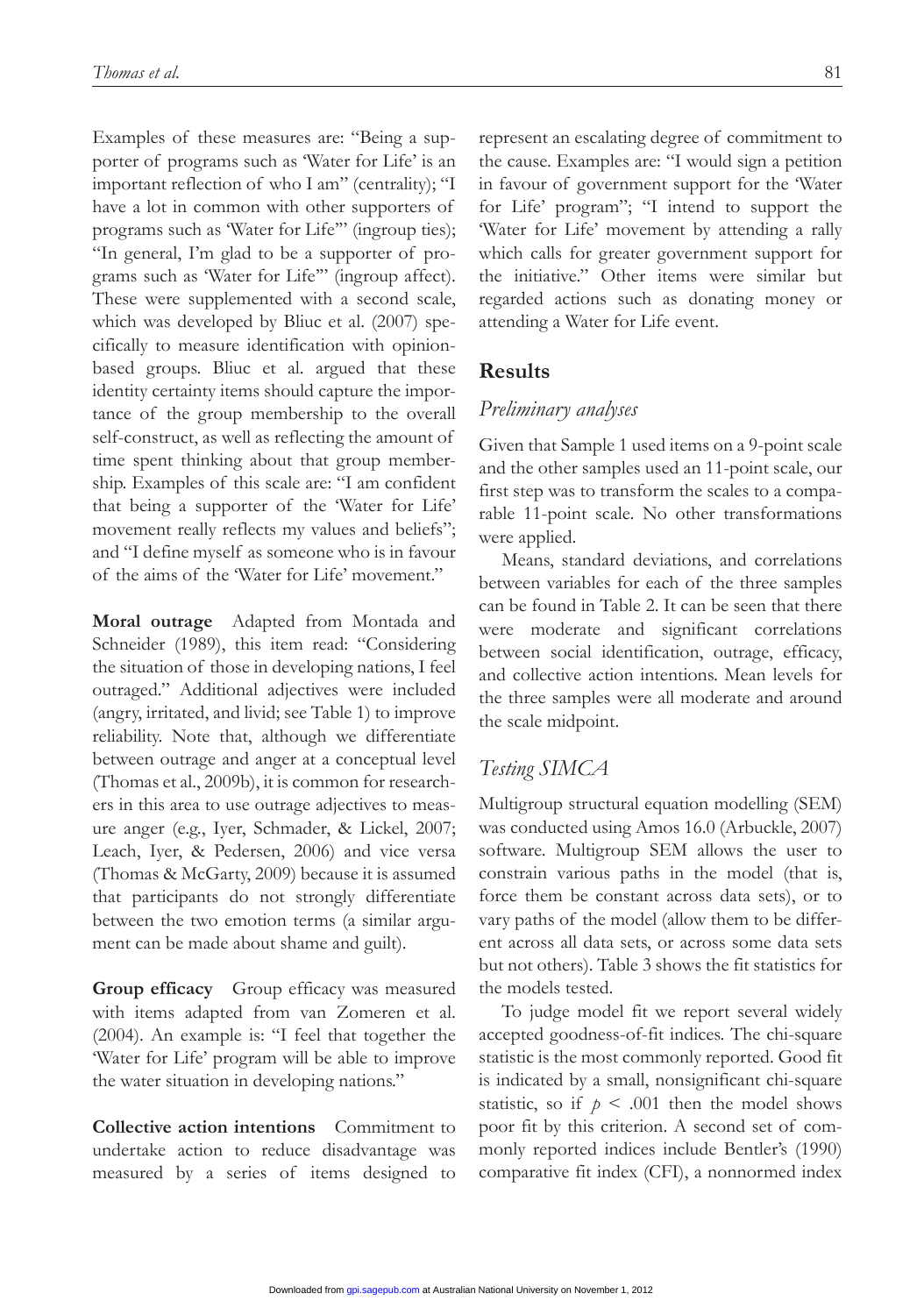|                       | М    | SD   | Social<br>identification | Outrage  | Group<br>efficacy | Action<br>intention |
|-----------------------|------|------|--------------------------|----------|-------------------|---------------------|
| Social identification |      |      |                          |          |                   |                     |
| Sample 1              | 5.84 | 1.50 |                          |          |                   |                     |
| Sample 2              | 5.42 | 1.43 |                          |          |                   |                     |
| Sample 3              | 5.84 | 1.39 |                          |          |                   |                     |
| Outrage               |      |      |                          |          |                   |                     |
| Sample 1              | 5.93 | 2.23 | $.48***$                 |          |                   |                     |
| Sample 2              | 6.40 | 2.12 | $.40***$                 |          |                   |                     |
| Sample 3              | 5.79 | 2.41 | $.40***$                 |          |                   |                     |
| Group efficacy        |      |      |                          |          |                   |                     |
| Sample 1              | 6.84 | 1.26 | $.60***$                 | $.43***$ |                   |                     |
| Sample 2              | 7.42 | 1.80 | $.35***$                 | .16      |                   |                     |
| Sample 3              | 7.27 | 1.77 | $.44***$                 | $.40***$ |                   |                     |
| Action intention      |      |      |                          |          |                   |                     |
| Sample 1              | 4.96 | 1.36 | $.54***$                 | $.37***$ | $.36***$          |                     |
| Sample 2              | 5.52 | 1.91 | $.70***$                 | $.50***$ | $.70***$          |                     |
| Sample 3              | 5.61 | 2.04 | $.73***$                 | $.52***$ | $.43***$          |                     |

**Table 2.** Means, standard deviations and correlations between variables for three samples

*Note*: \*\*\**p* < .001.

**Table 3.** Fit statistics of three multi-group structural equation models

|               | Model constraints                                                     | $\chi^2$ (df)   | CFI | RMSEA AIC |       |
|---------------|-----------------------------------------------------------------------|-----------------|-----|-----------|-------|
| SIMCAModel 1  | All regression weights fixed to be equal                              | $39.47(13)$ *** | .92 | . 08      | 73.48 |
| EMSICAModel 2 | All regression weights fixed to be equal                              | $65.76(14)$ *** | .85 | .11       | 97.76 |
| EMSICAModel 3 | Added extra outrage path, all regression<br>weights fixed to be equal | $41.04(11)$ *** | .91 | .09       | 79.02 |

which compares the given model with a null model. Good fit is shown for the CFI when the values are greater than .90 (Ullman, 2001). Third, the root mean square error of approximation (RMSEA) corrects for model complexity and shows adequate fit when it is .10 or less (Ullman, 2001). Finally, we also report the Akaike information criterion (AIC), which is useful when comparing models that are not nested; a smaller value represents a better fitting, parsimonious model (Ullman, 2001).

We first tested a full SIMCA model (Model 1), where all regression weights for all of the paths were constrained to be equal. This model assumes that the unstandardized path weights in the model are the same across all three samples. The model included outrage, social identification, and efficacy as direct predictors of collective action.

There were also direct links from identity to outrage; and from identity to efficacy. The obtained model, with standardized path (beta) weights, is shown in Figure 3.

As can be seen in Table 3, this model yielded good fit. The chi-square was significant, however the chi-squares are notoriously unreliable with tests involving larger sample sizes > 250 and we will thus place less importance on this index in estimating model fit (Marsh, Balla, & McDonald, 1988). On the other hand, the RMSEA and CFI indices showed good fit, indicating that it is possible to treat the three studies as homogeneous and that SIMCA fits the overall data well.

Figure 3 depicts the SIMCA model with standardized path weights. All paths are significant at  $p \leq 0.001$  except for the identification-efficacy path, which is significant at  $p < .05$  in each of the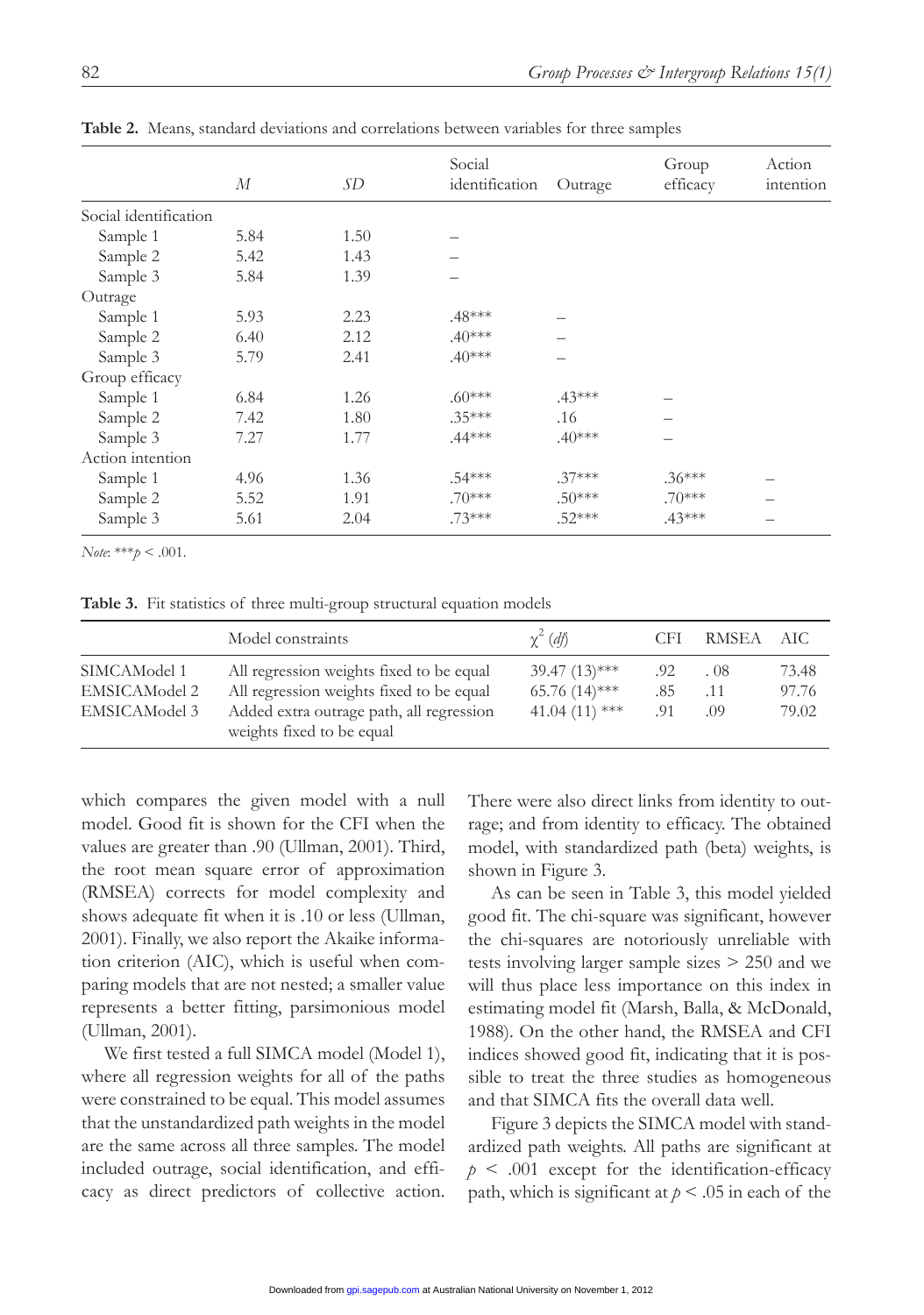three subsamples. Effects are small to moderate (Cohen, 1988). Following Preacher and Hayes (2008), the indirect effect of identity on collective action was computed from unstandardized regression weights with 1,000 bootstrap resamples. Consistent with results from the multigroup SEM, these analyses revealed that the indirect effect of identity on collective action through outrage was significant ( $IE = .11$ ,  $SE = 0.03$ ,  $95\%$ *CI* = .05, .18), but not for efficacy (*IE* = .05, *SE* = 0.03, 95% *CI* = −.01, .11), showing that the effect of identity on collective action is not significantly mediated by efficacy. The lack of a significant indirect effect for efficacy is intriguing and this issue will repay further investigation,

perhaps especially given the recent arguments of van Zomeren et al. (2010). Nevertheless, we conclude that these data provide solid support for SIMCA.

#### *Testing EMSICA*

We also used multigroup SEM to test EMSICA. As per our analyses above, we first tested the EMSICA model with all paths constrained to be the same across the three samples (Model 2). Note that the full model with all paths (including dotted paths as in Figure 4) would constitute a just-identified model, for which fit statistics cannot be computed in SEM. We first tested the



**Figure 3.** The social identity model of collective action. The values for the model obtained for Sample 1 are to the left of the oblique, Sample 2 in the middle, and Sample 3 on the right. All paths are significant at  $p \le 0.001$ except where indicated with \* which is  $p < .05$ .



**Figure 4.** The encapsulation model of social identity in collective action. The values for the model obtained for Sample 1 are to the left of the oblique, Sample 2 in the middle, and Sample 3 on the right. All paths are significant at  $p < .001$ .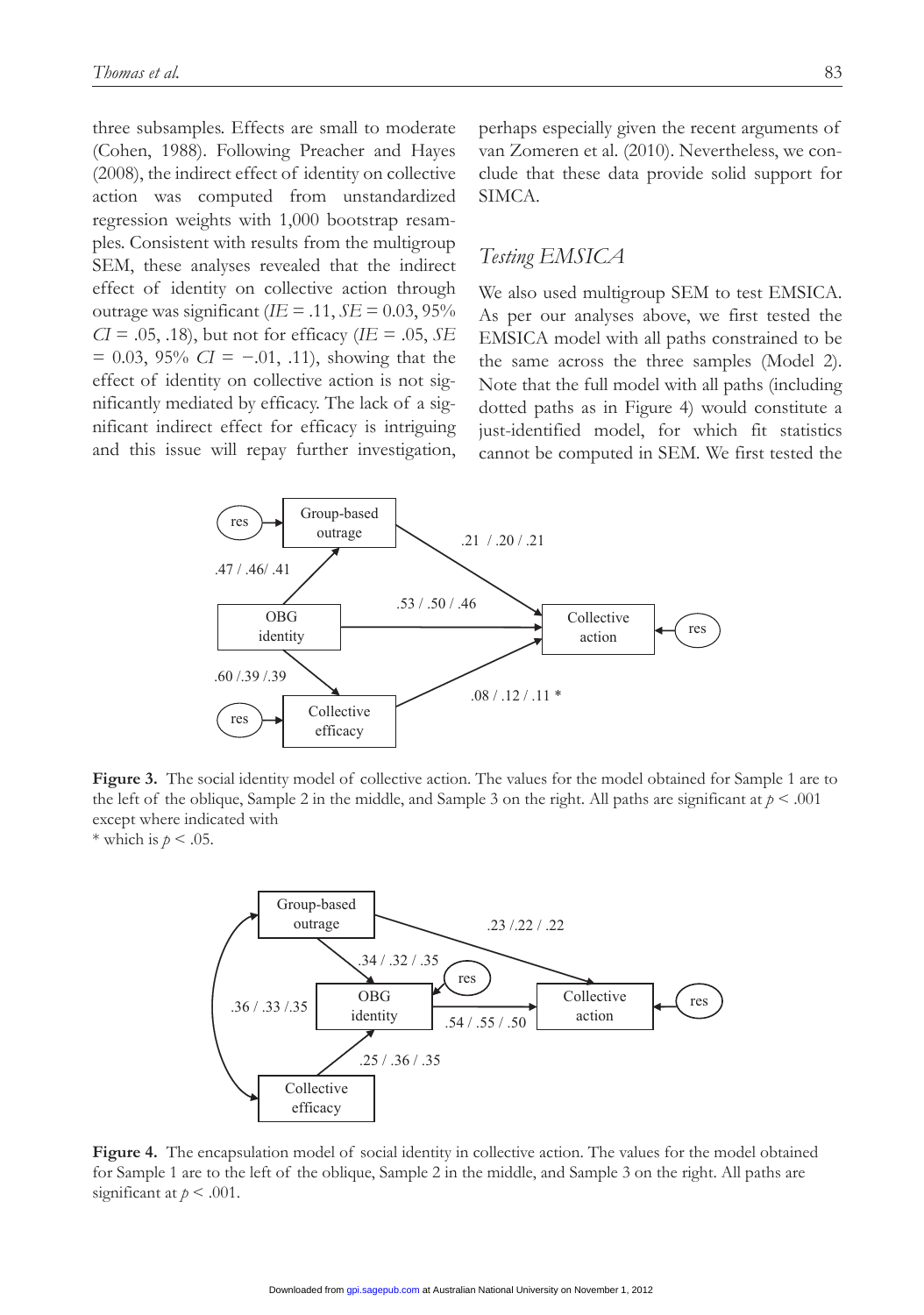strongest version of EMSICA, in which social identity completely mediates (encapsulates) the effect of outrage and efficacy. We then allowed for modifications of the strongest model to add direct paths where necessary to improve fit. The model included outrage and efficacy as direct predictors of social identification, and social identification as the sole predictor of action.

As can be seen in Table 3, the strong version did not fit the data well. Accordingly, based on modification indices, we added a direct path from outrage to action in the EMSICA model (Model 3). This yielded better fit on the key RMSEA and CFI indices, and the AIC statistic reduced showing that this was a better fitting, more parsimonious model (the chi-square still showed mediocre fit but is a less important indicator of fit with large sample sizes). This shows that it is possible to treat the three studies as homogeneous and that the EMSICA model fits the overall data. The AIC criterion is very similar for both the SIMCA and the EMSICA models suggesting that neither model is clearly superior in capturing the relationships in these data.

The final EMSICA model can be seen in Figure 4 (note that all the standardized regression weights will be similar because we have constrained the unstandardized weights to be the same; differences are due to differences in sample standard deviations). All paths are significant at *p* < .001 and effects are moderate (Cohen, 1988). We again tested the indirect effect of outrage on collective action, and efficacy on collective action, using bootstrapping. Consistent with results from the multigroup SEM, these analyses revealed that the indirect effect of outrage on collective action through identity was significant ( $IE = .18$ ,  $SE =$ 0.03, 95% *CI* = .13, .24), as was the indirect effect of efficacy on collective action through identity  $(IE = .29, SE = 0.04, 95\% \ CI = .22, .38)$ . These analyses provide solid support for the modified EMSICA model.

### **Discussion**

The current paper provides a test of the social identity model of collective action using social identities that have been shown to be strongly

associated with collective action intentions (identities defined by a shared opinion; Bliuc et al., 2007). Overall, these studies provide solid support for the SIMCA model but also suggest that an alternative model of interrelations, the encapsulated model of social identity in collective action, usefully describes the data. It is worth briefly reviewing the predictions of these two models towards illuminating the implications of the current research.

# *Social identity processes facilitate and encapsulate action-relevant constructs*

SIMCA proposes that affective reactions to injustice (operationalized here as moral outrage), group efficacy, and social identification are all direct predictors of collective action. Furthermore, van Zomeren et al. (2008) accord a privileged role for identity in their model, in making it a key predictor of not only action but also the other two action-relevant constructs of injustice and efficacy. In this way, social identification can be seen to motivate action directly, as well as "through" the experience of group-level injustice and feelings of efficacy. In the current research we find support for the idea that identifying with a relevant group actively facilitates the experience of other action-relevant constructs (affective reactions and efficacy beliefs) and together contribute towards heightened commitment to act.

However, the results of the EMSICA model suggest that the privileged role of identity can also be seen in another light. Specifically, we showed that a model where social identification mediates the effect of affective reactions to injustice and group efficacy on commitment to action also describes the data well. That is, where "what it means" to be a supporter of the cause came to embody feelings of outrage and efficacy beliefs, it was this combination of affect and agency, captured in the context of a relevant group membership that strongly predicted commitment to act.

Our findings here in support of both conceptualisations of social identity processes emphasize the importance of considering multiple interpretations of such data and points to the dynamic and multifaceted ways that social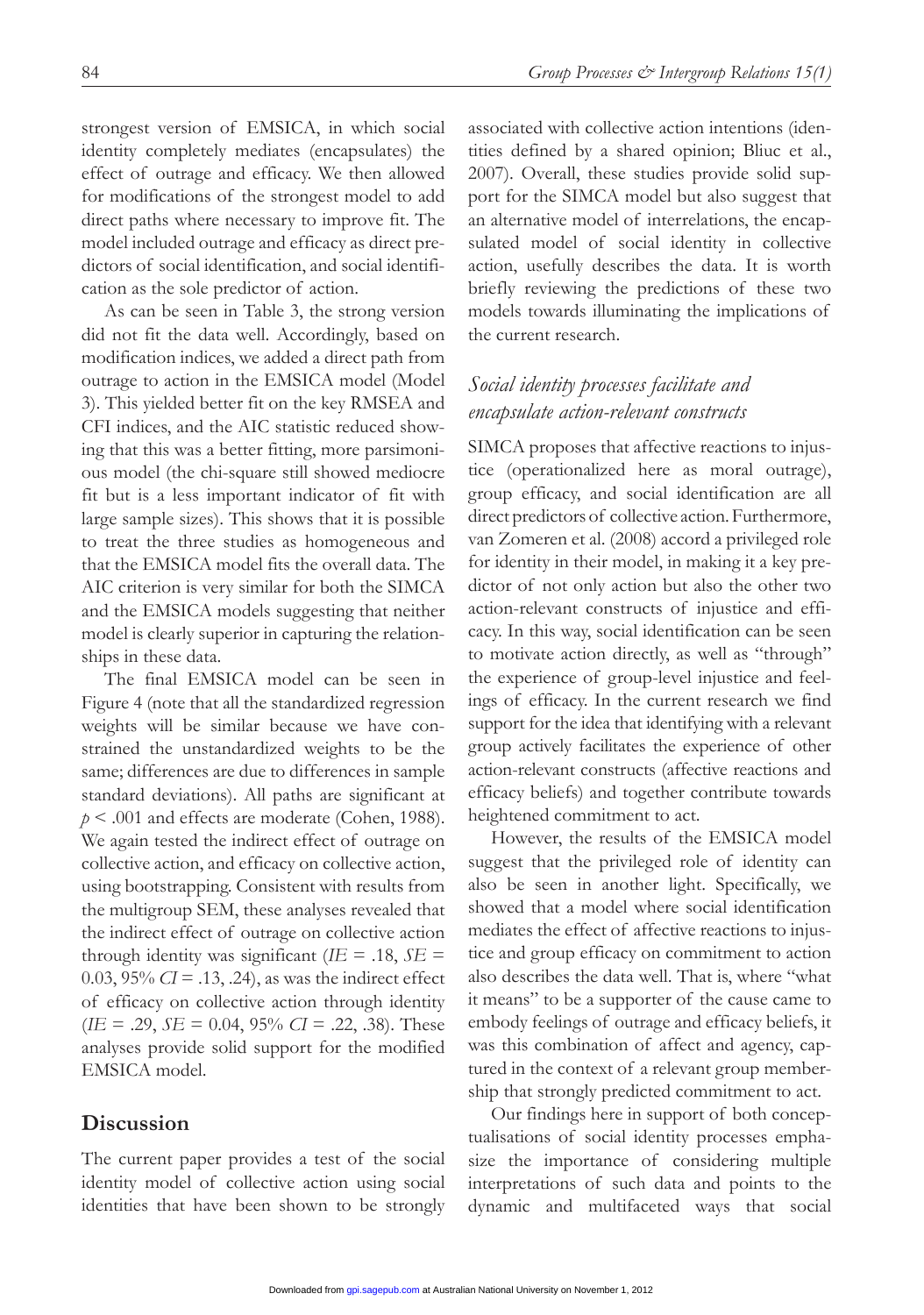identity processes are likely to operate in the field (see Swaab et al., 2007; Thomas et al., 2009a). In some contexts, it seems plausible that belonging to a particular social group would facilitate, or give rise to, reactions to injustice and collective beliefs (as in SIMCA); in other contexts, the affective and belief reactions may occur first and shape an emerging social identity (as in EMSICA).

One plausible way around these difficult questions of causality is to consider reactions to injustice (cognitive and affective) and group efficacy beliefs as group normative products (Thomas et al., 2009a). We have shown elsewhere (Thomas & McGarty, 2009) that invoking outrage as a group norm significantly strengthens identification with a prochange group (see also Tarrant, Dazeley, & Cottom, 2009, who explored the role of an empathy norm; and Leonard, Moons, Mackie, & Smith, 2011, who considered anger self-stereotyping and collective action). In this way group norms can both facilitate and encapsulate identity meaning because they are *built into the identity*. Put another way, it is not just that the emotion and efficacy stem from, or causally precede, identity but rather that they *inform* the collective self. One further implication of such an approach is that the causal orderings are less important than the overall pattern of alignment of identity, emotion, and belief.

# *Group emotion and efficacy: Direct or indirect effects?*

The findings here also have interesting implications for the recent points of divergence in the collective action literature regarding the direct versus indirect effect of emotion on commitment to action (see commentaries by van Zomeren & Iyer, 2009; Wright, 2009). We found evidence for both a direct (SIMCA) and indirect (EMSICA) effect on commitment to action; though these results differed slightly for the efficacy and emotion pathways.

As regards the efficacy pathway, the effects were significant but small (by the standards recommended by Cohen, 1988). On the other hand, the outrage path to action showed stronger effects in our tests of the SIMCA model and it was necessary to include this path to create reasonable fit in our test of the EMSICA model. Again, though, the effects remained small compared to the effects observed in the rest of the model.

Why do we find these smaller direct effects for efficacy and emotion in our tests of SIMCA? One plausible answer, which resonates with our arguments above, is that it depends on the extent to which the contextually meaningful identity captures elements of these. Van Zomeren et al. (2008) were conducting a meta-analysis of all the available collective action literature, and included social identification with a social category, as well as social identification with a social movement in their development of SIMCA. However, van Zomeren et al. point out that identification with a social category is not a strong predictor of action (see also Stürmer & Simon, 2004). Thus, it seems likely that the mix of identities used in van Zomeren et al.'s (2008) meta-analysis may have meant that social identification was not as strong a predictor of action as it might be, and as such did not "obscure" the role of the other variables as we observe here. On the other hand, opinionbased groups have been shown to be excellent predictors of action (Bliuc et al., 2007). It is possible that using an identity that is strongly associated with action rendered the direct outrage and efficacy paths to action less important.

# **Limitations and concluding comments**

Of course, we make these arguments based on correlational data, with all the concomitant concerns that this raises. Indeed, such a method as that we have employed here is inevitably accompanied by relative strengths and weaknesses. One strength of survey data is that it is possible to look at the statistical evidence from field settings captured within a single measurement moment. However, the arguments presented here regarding the facilitative and encapsulating effects of social identity also resonate with the *experimental* methods of Swaab et al. (2007), who concluded that social identities are both a product of, and precursor to, shared cognition amongst group members (see also Stürmer & Simon, 2009; van Zomeren, Postmes, & Spears, 2010).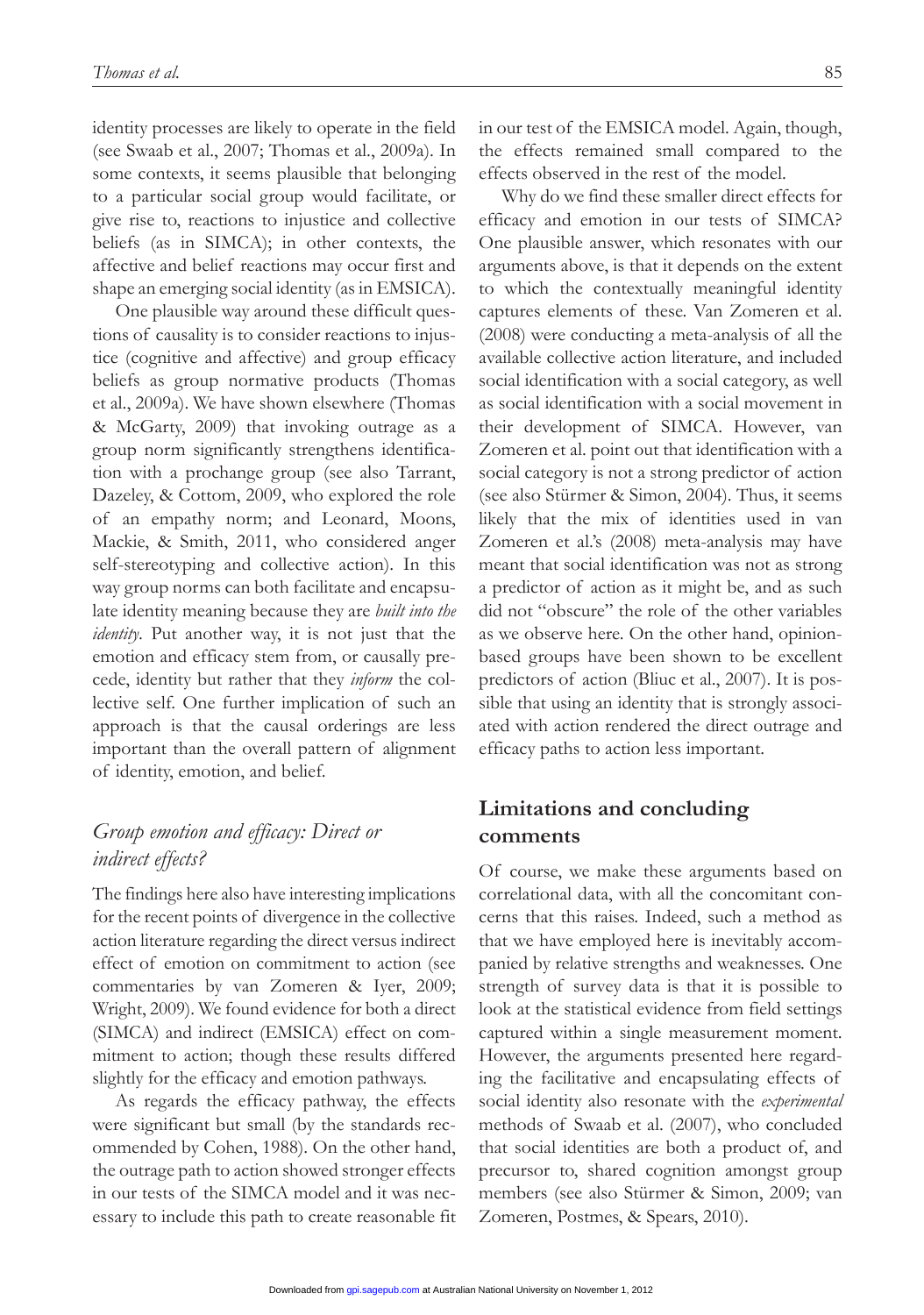A related implication of the method we utilized is that it may have favored the causal relations anticipated by EMSICA (rather than SIMCA) because the identity we explored in this case was one that was spontaneously emerging. That is, even though Water for Life is a long-term initiative of the United Nations it is likely that many of our participants were encountering this particular instantiation for the first time. It is possible then that identities were being formed, or at least being modified (if, for example, participants had some prior identification with the UN), spontaneously. Under these conditions it is possible that we might have obtained a pattern that is consistent with simultaneous encapsulation and less consistent with a model that assumes that some variables are antecedents of others. While this argument has considerable merit as a logical argument it is important to remember that all measures were taken at the same time. Further, we note that in this data the support for both models was equally robust. In order to disambiguate simultaneous from staged effects it would be important for future research to measure antecedents and consequences in a design with lags in time of sufficient size for naturalistic or experimentally induced changes in antecedent variables to have effects. While it is inappropriate to draw concrete conclusions regarding causation from the correlational data here, the results from Swaab et al. (2007) suggest that unravelling the dynamic processes underpinning group formation will be best informed by a variety of methods (Thomas et al., 2009a).

A second concern regards the generalizability of the findings. Given that we have applied this model only to the antipoverty context, it could be that the effects we have observed here apply only to this particular context. Any model of collective action should be able to account for action across a variety of contexts and domains. It remains for future research to investigate the SIMCA's and EMSICA's, applicability in other contexts.

A final limitation concerns the distinction between action and action intentions. Van Zomeren et al. (2008) discuss the difficulties in quantifying and measuring actual collective action and note that many researchers have instead measured either attitudes towards action, or

behavioral intention (as per Ajzen & Fishbein's, 1977, theory of planned behaviour). The current research falls into the latter category, where we measure collective action intentions as a proxy for collective action. While results of van Zomeren et al.'s meta-analysis showed that the main conclusions regarding SIMCA were supported by both action intention and actual behaviour, we agree that there is a need for more research to incorporate measures of actual behavior.

Understanding the processes underpinning collective action rests on an increasingly sophisticated application of social identity principles (McGarty et al., 2009). This paper argues for a dynamic, iterative and multifaceted conceptualization of social identity in action, where social identity can both enable motivating emotions and beliefs; and/or be shaped by those same emotions and beliefs. We argue that groups based on shared opinions may be well placed to capture both processes, as part of a continuing process of incipient identity formation amongst likeminded others, their politicization, and transformation.

#### **Acknowledgments**

The research has been supported in part by the Australian Research Council Discovery Project Grant DP0770731. The authors wish to thank Russell Spears and the ANU social psychology group for their comments on an earlier draft.

#### **Note**

1. Note that the scales were administered in different order for the three samples. In Sample 1 the order was: social identification, moral outrage, group efficacy, action intention. In Sample 2 the order was: moral outrage, group efficacy, action intention, social identification. In Sample 3 the order was group efficacy, moral outrage, action intention, social identification.

#### **References**

- Ajzen, I., & Fishbein, M. (1977). Attitude-behaviour relations: A theoretical analysis and review of empirical research. *Psychological Bulletin*, *84*, 888–973.
- Arbuckle, J. L. (2007). *Amos* (Version 16.0) [Computer software]. Chicago: SPSS.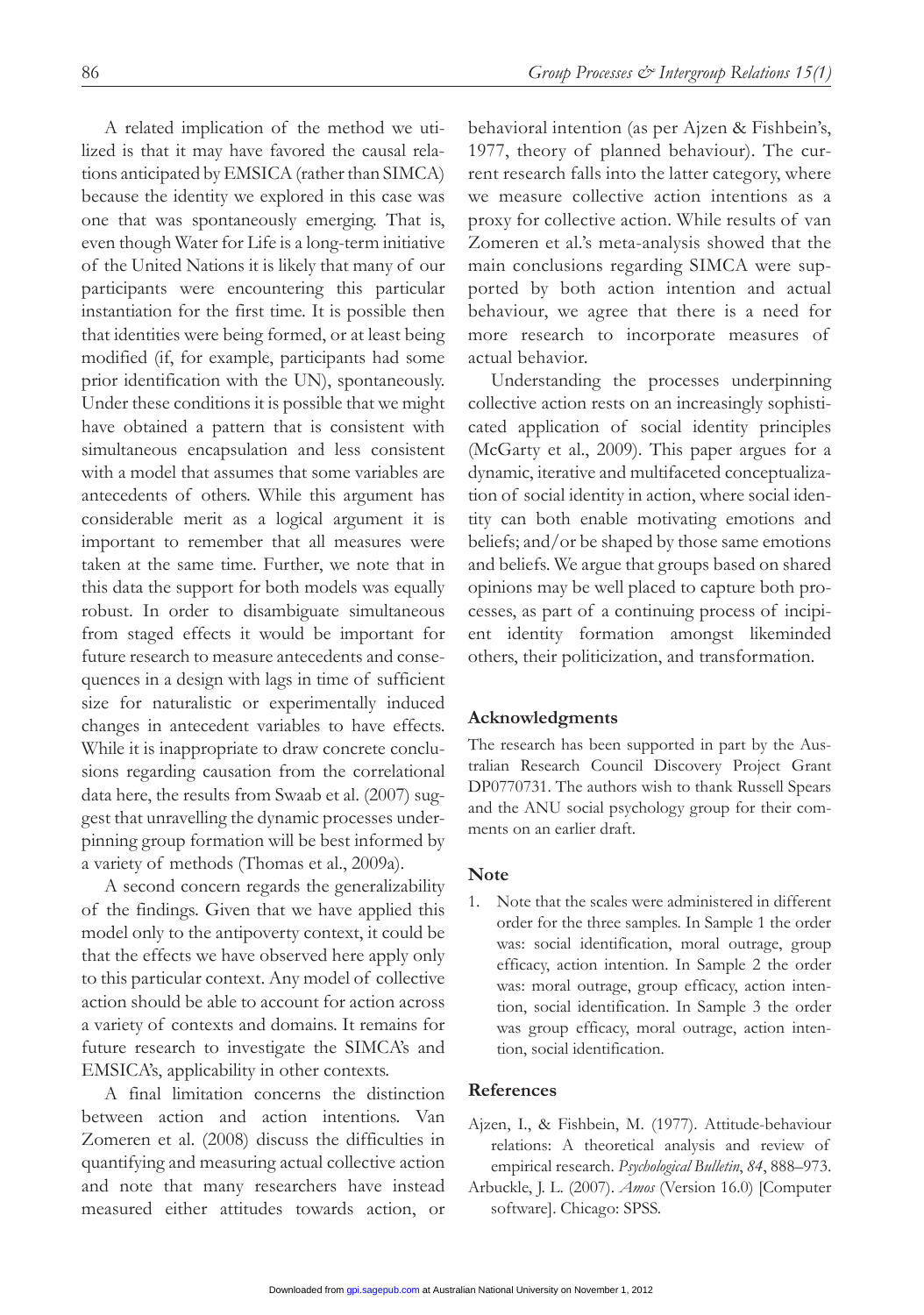- Bandura, A. (1997). *Self-efficacy: The exercise of control*. New York, NY: W.H Freeman.
- Bandura, A. (2000). Exercise of human agency through collective efficacy. *Current Directions in Psychological Science*, *9*, 75–78.
- Bentler, P. M. (1990). Comparative fit indices in structural models. *Psychological Bulletin*, *107*, 238–246.
- Bliuc, A., McGarty, C., Reynolds, K. J., & Muntele, D. (2007). Opinion-based group membership as a predictor of commitment to political action. *European Journal of Social Psychology*, *37*, 19–32.
- Cameron, J. (2004). A three-factor model of social identity. *Self and Identity*, *3*, 239–262.
- Cohen, J. (1988). *Statistical power analysis for the behavioral sciences* (2nd ed.). Hillsdale, NJ: Erlbaum.
- Doosje, B., Spears, R., & Ellemers, N. (2002). Social identity as both cause and effect: The development of group identification in response to anticipated and actual changes in the intergroup status hierarchy. *British Journal of Social Psychology*, *41*, 57–76.
- Guimond, S., & Dube-Simard, L. (1983). Relative deprivation theory and the Quebec nationalist movement: The cognition–emotion distinction and the personal-group deprivation issue. *Journal of Personality and Social Psychology*, *44*, 526–535.
- Haslam, S. A. (2001). *Psychology in organizations: The social identity approach*. London, UK: Sage.
- Iyer, A., Schmader, T., & Lickel, B. (2007). Why individuals protest the perceived transgressions of their country: The role of anger, shame and guilt. *Personality and Social Psychology Bulletin*, *33*, 572–587.
- Kessler, T., & Hollbach, S. (2005). Group-based emotions as determinants of ingroup identification. *Journal of Experimental Social Psychology*, *41*, 677–685.
- Klandermans, B. (1997). *The social psychology of protest*. Oxford, UK: Blackwell.
- Leach, C. W., Iyer, A., & Pedersen, A. (2006). Anger and guilt about in-group advantage explain the willingness for political action. *Personality and Social Psychology Bulletin*, *32*, 1232–1245.
- Leach, C. W., Snider, N., & Iyer, A. (2002). Poisoning the consciences of the fortunate: The experience of relative advantage and support for social equality. In I. Walker & H. J. Smith (Eds.), *Relative deprivation: Specification, development, and integration* (pp. 136–163). New York, NY: Cambridge University Press.
- LeBon, G. (1947). *The crowd: A study of the popular mind*. London: Ernest Benn. (Original work published 1895)
- Leonard, D. J., Moons, W. G., Mackie, D. M., & Smith, E. R. (2011). "We're mad as hell and we're not

going to take it anymore": Anger self-stereotyping and collective action. *Group Processes and Intergroup Relations*, *14*, 99–111.

- Livingstone, A. G., Spears, R., Manstead, A. S. R., Bruder, M., & Shepherd, L. (in press). We feel, therefore we are: Emotion as a basis for selfcategorization and social action. *Emotion*.
- Mackie, D. M., Devos, T., & Smith, E. R. (2000). Intergroup emotions: Explaining offensive action tendencies in an intergroup context. *Journal of Personality and Social Psychology*, *79*, 602–616.
- Marsh, H. W., Balla, J. R., & McDonald, R. P. (1988) Goodness-of-fit indices: A clarification of mathematical and empirical properties. In G. A. Marcoulides & R. E. Schumacker (Eds.), *Advanced structural equation modelling: Issues and techniques* (pp. 315–353). Mahwah, NJ: Lawrence Erlbaum.
- McGarty, C., Bliuc, A.-M., Thomas, E. F., & Bongiorno, R. (2009). Collective action as the material expression of opinion-based group membership. *Journal of Social Issues*, *65*, 839–857.
- Montada, L., & Schneider, A. (1989). Justice and emotional reactions to the disadvantaged. *Social Justice Research*, *3*, 313–344.
- Musgrove, L., & McGarty, C. A. (2008). Opinion-based group membership as a predictor of collective emotional responses and support for pro- and antiwar action. *Social Psychology*, *39*, 37–47.
- O'Brien, L. V., & McGarty, C. (2009). Political disagreement in intergroup terms: Contextual variation and the influence of power. *British Journal of Social Psychology*, *48*, 77–98.
- Preacher, K. J., & Hayes, A. F. (2008). Asymptotic and resampling strategies for assessing and comparing indirect effects in multiple mediator models. *Behavior Research Methods*, *40*, 879–891.
- Stürmer, S., & Simon, B. (2004). Collective action: Towards a dual-pathway model. *European Review of Social Psychology*, *15*, 59–99.
- Stürmer, S., & Simon, S. (2009). Pathways to collective protest: Calculation, identification or emotion? A critical analysis of the role of group-based anger in social movement participation. *Journal of Social Issues*, *65*, 681–726.
- Swaab, R., Postmes, T., van Beest, I., & Spears, R. (2007). Shared cognition as a product of, and precursor to, shared identity in negotiations. *Personality and Social Psychology Bulletin*, *33*, 187–199.
- Tarrant, M., Dazeley, S., & Cottom, T. (2009). Social categorization and empathy for outgroup members. *British Journal of Social Psychology*, *48*, 427–446.